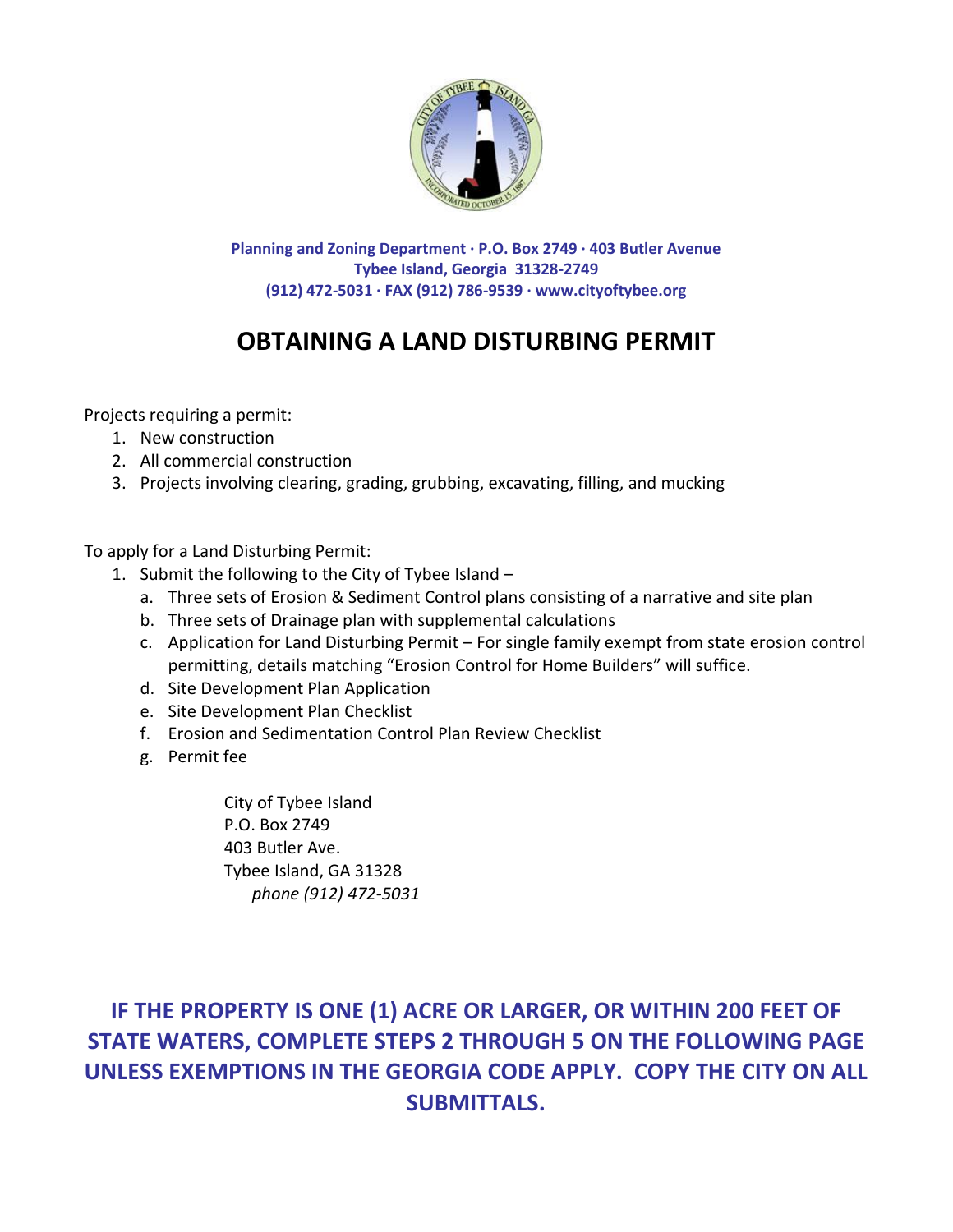- 2. Submit the following to the NRCS *(Natural Resources Conservation Service)*
	- a. One set of Erosion & Sediment Control plans consisting of a narrative and site plan
	- b. Erosion and Sedimentation Control Plan Review Checklist

USDA, NRCS 185 Richard Davis Dr. Ste. 204A Richmond Hill, GA 31324 *phone (912) 459-2350 ext. 100 Larry Tanner*

- 3. Submit the following to Coastal SWCD *(Soil and Water Conservation District)*
	- a. Coastal Soil and Water Conservation District form
	- b. A conservation education contribution of \$50 payable to Coastal Soil and Water Conservation District

Coastal GA RC&D Council ATTN: Rachel Faris 185 Richard Davis Dr. Ste. 201 Richmond Hill, GA 31324

- 4. If 1.0 acres or larger, submit the following to the State of Georgia EPD *(Environmental Protection Division)* –
	- a. General Permit Fee Form
	- b. A fee of \$40 per disturbed acre or portion thereof payable to the Department of Natural Resources; matching \$40 to the City of Tybee

EPD Construction – Land Disturbing Fees P.O. Box 932858 Atlanta, GA 31193-2858

- 5. Submit the following to the State of Georgia EPD *(Environmental Protection Division)*
	- a. Notice of Intent form

Coastal District – Brunswick Office Georgia EPD One Conservation Way Brunswick, GA 31520-8687 *phone (912) 264-7284*

Your plan will be reviewed and evaluated. If changes are required, you will be notified and advised of them. A revised plan may be required. Upon approval of the plan you may be required to post a bond (security bond, cash escrow, letter of credit) and sign certain agreements connected with the permit. Your land disturbing permit will then be issued. Your building permit can then be issued and the approved construction may commence.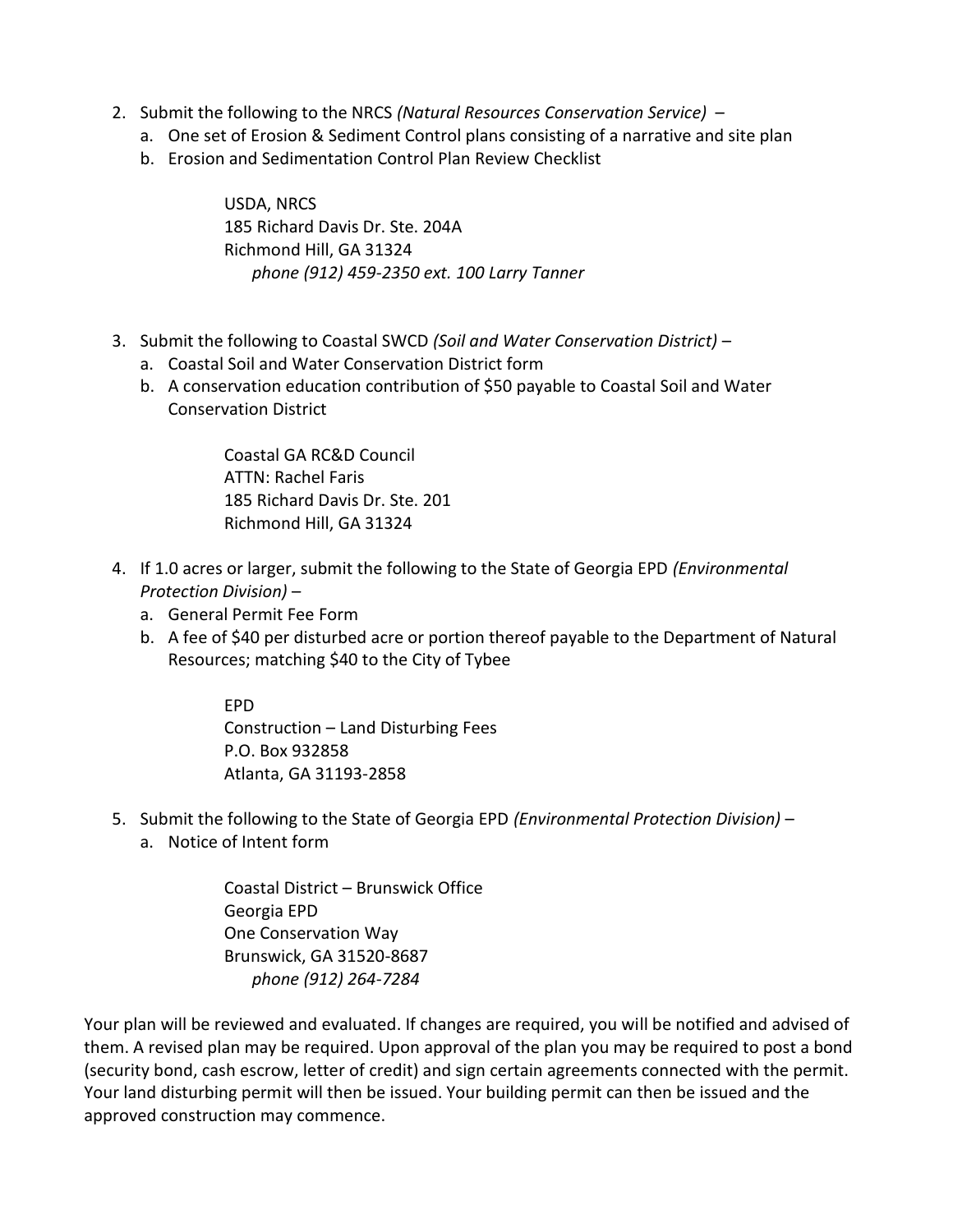

### **APPLICATION FOR LAND DISTURBING PERMIT**

| PIN | Square Footage of Area |
|-----|------------------------|

I hereby certify that I fully understand the provisions of the City of Tybee Island Erosion and Sediment Control Ordinance and Program, and accept the responsibility for carrying out the erosion and Sediment Control Plan for the above referenced project as approved by the City of Tybee Island. I further grant the right of entry onto this property, as described above, to the designated personnel of the City of Tybee Island for the purpose of inspecting and monitoring for compliance with the aforesaid Ordinance.

| Applicant's Signature |        |        |        |  |  |  |  |  | Date                    |                       |  |  |  |  |  |        |        |
|-----------------------|--------|--------|--------|--|--|--|--|--|-------------------------|-----------------------|--|--|--|--|--|--------|--------|
|                       | $\ast$ | $\ast$ | $\ast$ |  |  |  |  |  | * * * * * * * * * * * * |                       |  |  |  |  |  | $\ast$ | $\ast$ |
|                       |        |        |        |  |  |  |  |  |                         | Project File Number   |  |  |  |  |  |        |        |
|                       |        |        |        |  |  |  |  |  |                         | Date of Application   |  |  |  |  |  |        |        |
|                       |        |        |        |  |  |  |  |  |                         | Permit Effective Date |  |  |  |  |  |        |        |
| <b>APPROVED</b>       |        |        |        |  |  |  |  |  |                         |                       |  |  |  |  |  |        |        |

*\_\_\_\_\_\_\_\_\_\_\_\_\_\_\_\_\_\_\_\_\_\_\_\_\_\_\_\_\_\_\_\_\_\_\_\_\_\_\_\_\_\_ \_\_\_\_\_\_\_\_\_\_\_\_\_\_\_\_\_\_\_\_\_\_\_\_\_\_\_\_\_\_\_\_\_*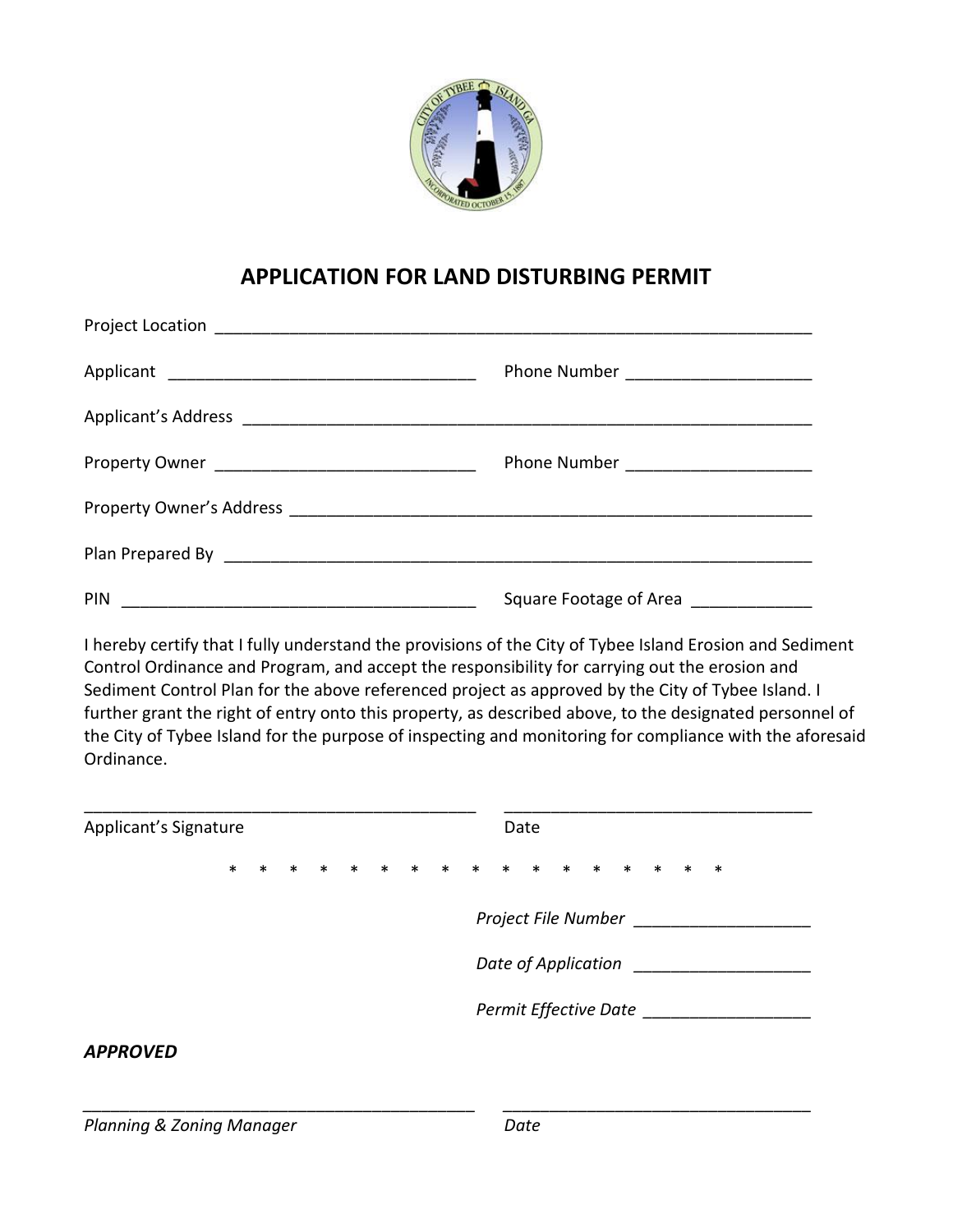

### **SITE DEVELOPMENT PLAN CHECKLIST**

The site development plan shall include, but not be limited to, the following:

- The location, size and other pertinent data of all land uses on the site including types, location and height of buildings, parking, open areas and landscaping.
- Dimension setback lines from property lines and street right-of way lines.
- Adjacent thoroughfares and all curb cuts within 500 feet, including:
	- Proposed new cut(s) onto public rights-of-way with turning radii and width; and
	- Dimensions of all rights-of-way.
- Drainage plan to conform to City Engineer's specifications.
- Location of all utilities.
- Tabulated data including at least:
	- Gross density of dwelling units.
	- Parking ratio per dwelling unit.
	- Percent and amount of land coverage.
	- Percent and amount of floor area by use and by type.
	- Topographical map showing existing and proposed contours at one-foot intervals and natural features.

THE PLANNING COMMISSION MAY REQUIRE ELEVATIONS OR OTHER ENGINEERING OR ARCHITECTURAL DRAWINGS COVERING THE PROPOSED DEVELOPMENT.

*The completed checklist applicable to the project is also required.*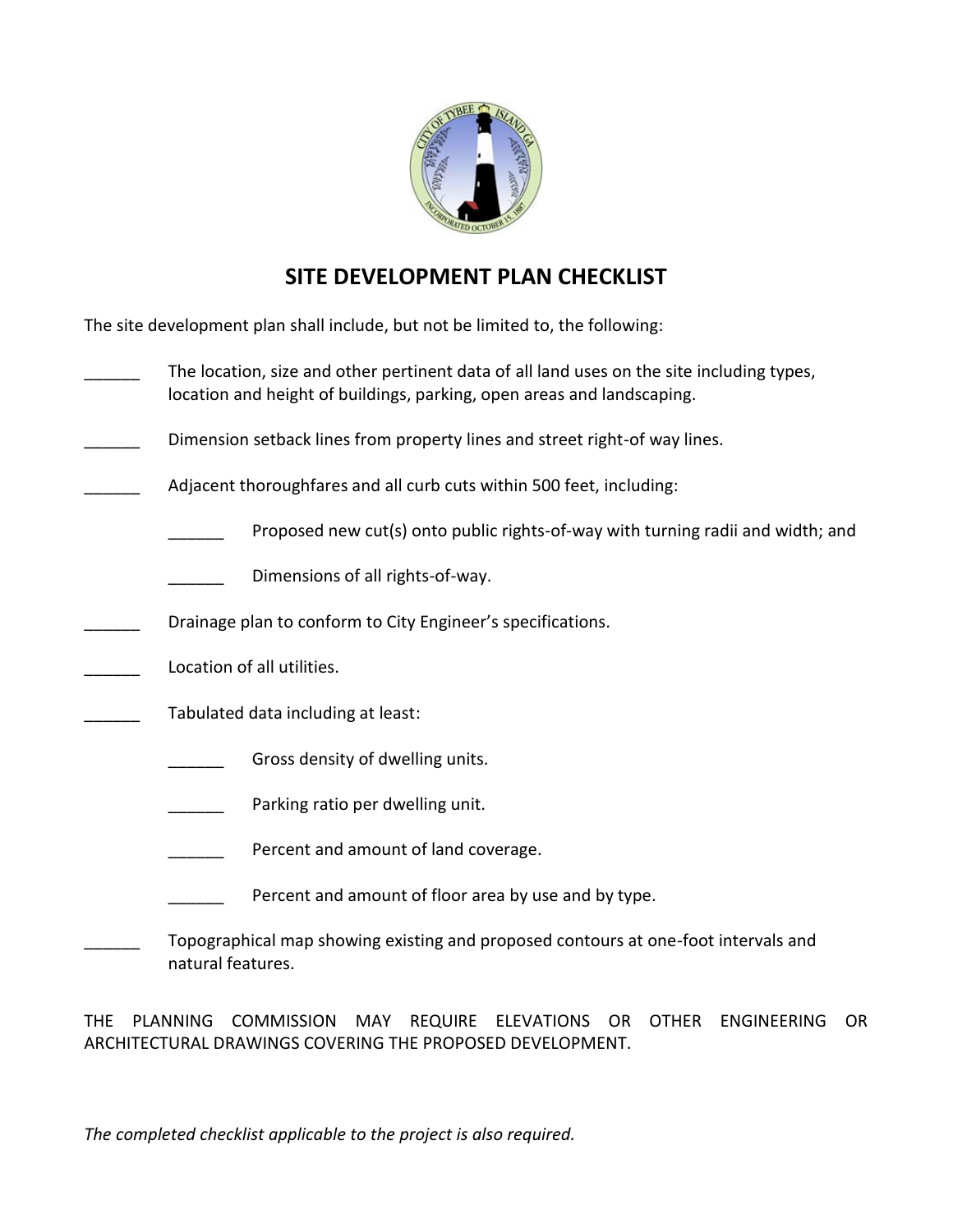#### **EROSION, SEDIMENTATION & POLLUTION CONTROL PLAN CHECKLIST STAND ALONE CONSTRUCTION PROJECTS**

**SWCD:\_\_\_\_\_\_\_\_\_\_\_\_\_\_\_\_\_\_\_\_\_\_\_\_\_\_\_\_\_\_\_\_\_\_\_\_\_\_\_\_\_\_\_\_\_\_\_\_\_\_\_\_\_\_\_\_\_**

**Project Name:\_\_\_\_\_\_\_\_\_\_\_\_\_\_\_\_\_\_\_\_\_\_\_Address:\_\_\_\_\_\_\_\_\_\_\_\_\_\_\_\_\_\_\_\_\_\_\_\_\_\_\_\_\_\_\_\_\_\_\_\_\_**

**City/County:\_\_\_\_\_\_\_\_\_\_\_\_\_\_\_\_\_\_\_\_\_\_\_\_\_\_\_\_\_\_\_\_\_\_\_\_\_\_\_\_\_\_Date on Plans:\_\_\_\_\_\_\_\_\_\_\_\_\_\_**

| Plan | Included |                           |
|------|----------|---------------------------|
| Page | Y/N      | TO BE SHOWN ON ES&PC PLAN |

\_\_\_\_\_ \_\_\_\_\_ 1. The applicable Erosion, Sedimentation and Pollution Control Plan Checklist established by the Commission as of January 1 of the year in which the land-disturbing activity was permitted. **(The completed Checklist must be submitted with the ES&PC Plan or the Plan will not be reviewed.)**

2. Level II certification number issued by the Commission, signature and seal of the certified design professional. **(Signature, seal and Level II number must be on each sheet pertaining to ES&PC plan or the Plan will not be reviewed.)**

1. 2. 2. 3. The name and phone number of the 24-hour local contact responsible for erosion,

#### sedimentation and pollution controls.

<sup>1</sup>/<sub>2</sub> <sup>2</sup>/<sub>2</sub> <sup>2</sup>/<sub>2</sub> <sup>4</sup>. Provide the name, address and phone number of primary permittee.

\_ \_\_\_\_\_ 5. Note total and disturbed acreage of the project or phase under construction.

\_\_\_\_\_ \_\_\_\_\_ 6. Provide land lot and district numbers for site location. Describe critical areas and any additional measures that will be utilized for these areas.

- \_\_\_\_\_ \_\_\_\_\_ 7. Provide vicinity map showing site's relation to surrounding areas. Include designation of specific phase, if necessary.
- **EXECUTE:** 2. Graphic scale and north arrow.
	- **\_\_\_\_** 9. Existing and proposed contour lines with contour lines drawn at an interval in accordance with

the following:

| Map Scale              | <b>Ground Slope</b> | Contour Intervals, ft. |
|------------------------|---------------------|------------------------|
| 1 inch = $100$ feet or | Flat $0 - 2\%$      | $0.5$ or 1             |
| larger scale           | Rolling $2-8%$      | 1 or 2                 |
|                        | Steep $8\%$ +       | 2, 5 or 10             |

\_\_\_\_\_ \_\_\_\_\_ 10. Boundary line survey.\*

**EXECUTE:** 11. Delineation and acreage of contributing drainage basins on the project site.

\_\_\_\_\_ \_\_\_\_\_ 12. Delineation of on-site wetlands and all state waters located on and within 200 feet of the project site.

13. Delineation of the applicable 25-foot or 50-foot undisturbed buffers adjacent to state waters and any additional buffers required by the Local Issuing Authority. Clearly note and delineate all areas of impact.

<sup>1</sup> \_\_\_\_\_\_ 14. Delineate all sampling locations, perennial and intermittent streams and other water bodies into which storm water is discharged.\*

\_\_\_\_\_ \_\_\_\_\_ 15. Storm-drain pipe and weir velocities with appropriate outlet protection to accommodate discharges without erosion. Identify/Delineate all storm water discharge points.

**\_\_\_\_\_** \_\_\_\_\_ 16. Soil series for the project site and their delineation.

17. Identify the project receiving waters and describe all adjacent areas including streams, lakes, residential areas, wetlands, etc. which may be affected.

\_\_\_\_\_ \_\_\_\_\_ 18. Any construction activity which discharges storm water into an Impaired Stream Segment, or within 1 linear mile upstream of and within the same watershed as, any portion of an Biota Impaired Stream Segment must comply with Part III. C. of the Permit. Include the completed Appendix 1 listing all the BMPs that will be used for those areas of the site which discharge to the Impaired Stream Segment.\*

19. If a TMDL Implementation Plan for sediment has been finalized for the Impaired Stream Segment (identified in item 18 above) at least six months prior to submittal of NOI, the ES&PC Plan must address any site-specific conditions or requirements included in the TMDL Implementation Plan.\*

<sup>1</sup> \_\_\_\_\_ 20. Provide hydrology study and maps of drainage basins for both the pre- and post-developed conditions.\*

\_\_\_\_\_ \_\_\_\_\_ 21. Initial date of the Plan and the dates of any revisions made to the Plan including the entity who requested the revisions.

**\_\_\_\_\_** \_\_\_\_\_\_ 22. The limits of disturbance for each phase of construction.

23. Limit of disturbance shall be no greater than 50 acres at any one time without prior written authorization from the EPD District Office. If EPD approves the request to disturb 50 acres or more at any one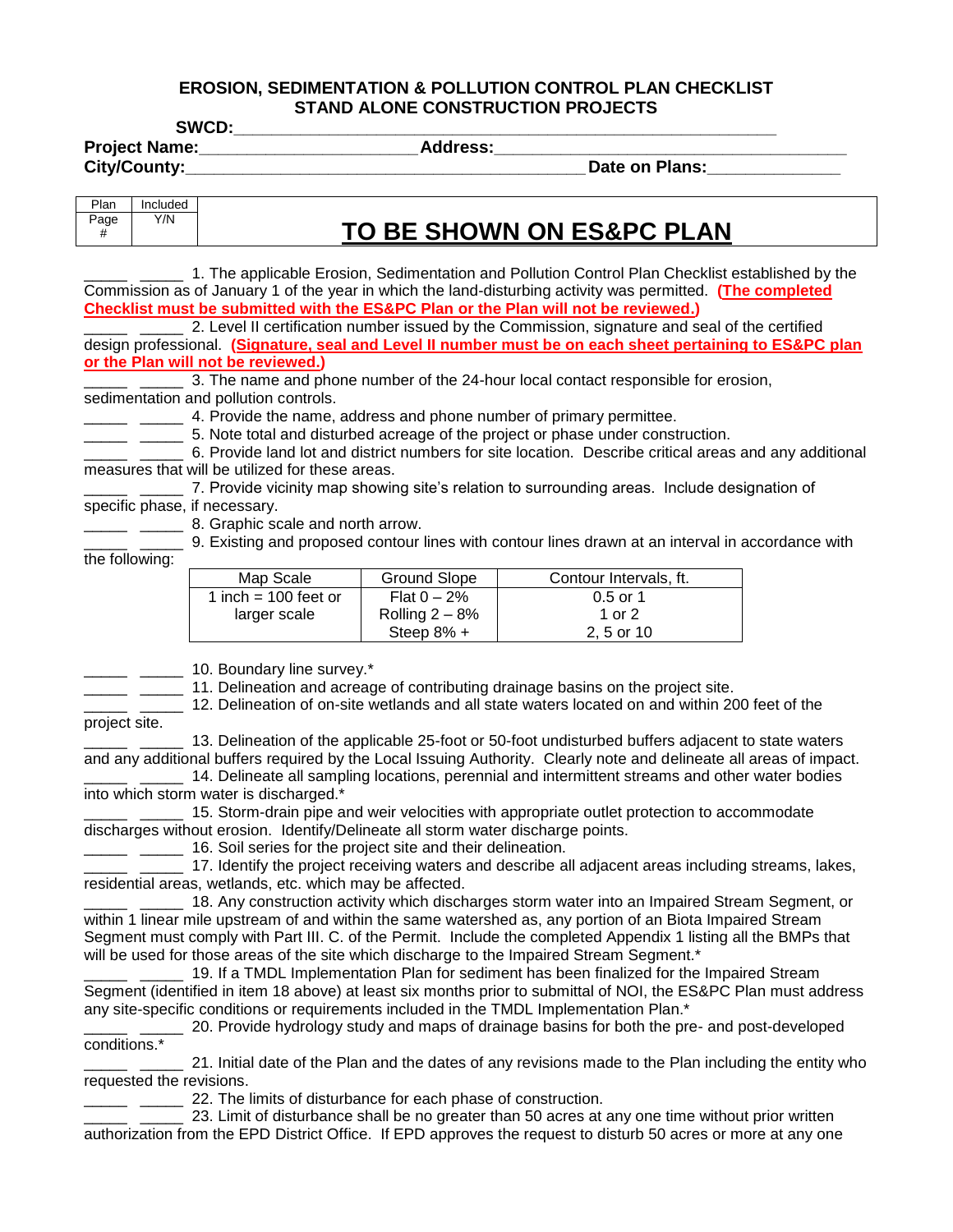time, the plan must include at least 4 of the BMPs listed in Appendix 1 of this checklist.\* **(A copy of the written approval by EPD must be attached to the plan for the plan to be reviewed.)**

\_\_\_\_\_ \_\_\_\_\_ 24. Provide a minimum of 67 cubic yards of sediment storage per acre drained using a temporary sediment basin, retrofitted detention pond, and/or excavated inlet sediment traps for each common drainage location. Sediment storage volume must be in place prior to and during all land disturbance activities until final stabilization of the site has been achieved. A written rationale explaining the decision to use equivalent controls when a sediment basin is not attainable must be included in the plan for each common drainage location in which a sediment basin is not provided. Worksheets from the Manual must be included for structural BMPs and all calculations used by the design professional to obtain the required sediment storage when using equivalent controls.

25. Use of alternative BMPs whose performance has been documented to be equivalent to or superior to conventional BMPs as certified by a Design Professional (unless disapproved by EPD or the Georgia Soil and Water Conservation Commission). Please refer to the Alternative BMP Guidance Document found at www.gaswcc.org.

\_\_\_\_\_ \_\_\_\_\_ 26. Best Management Practices to minimize off-site vehicle tracking of sediments and the generation of dust.

\_\_\_\_\_ \_\_\_\_\_ 27. BMPs for concrete wash down of tools, concrete mixer chutes, hoppers and the rear of the vehicles. Washout of the drum at the construction site is prohibited.\*

28. Provide BMPs for the remediation of all petroleum spills and leaks.\*

\_\_\_\_\_ \_\_\_\_\_ 29. Location of Best Management Practices that is consistent with and no less stringent than the Manual for Erosion and Sediment Control in Georgia. Use uniform coding symbols from the Manual, Chapter 6, with legend.

30. Description of the nature of construction activity.

\_\_\_\_\_ \_\_\_\_\_ 31. A description of appropriate controls and measures that will be implemented at the construction site including: (1) initial sediment storage requirements and perimeter control BMPs, (2) intermediate grading and drainage BMPs, and (3) final BMPs. \*

32. Description and chart or timeline of the intended sequence of major activities which disturb soils for the major portions of the site (i.e., initial perimeter and sediment storage BMPs, clearing and grubbing activities, excavation activities, utility activities, temporary and final stabilization).

33. Description of the practices that will be used to reduce the pollutants in storm water discharges.\*

\_\_\_\_\_ \_\_\_\_\_ 34. Description of the measures that will be installed during the construction process to control pollutants in storm water that will occur after construction operations have been completed.\*

\_\_\_\_\_ \_\_\_\_\_ 35. Design professional's certification statement and signature that the site was visited prior to development of the ES&PC Plan as stated on page 14 of the permit.

\_\_\_\_\_ \_\_\_\_\_ 36. Design professional's certification statement and signature that the permittee's ES&PC Plan provides for an appropriate and comprehensive system of BMPs and sampling to meet permit requirements as stated on page 14 of the permit.\*

37. Certification statement and signature of the permittee or the duly authorized representative as stated in section V.G.2.d. of the state general permit.\*

\_ \_\_\_\_\_ 38. An estimate of the runoff coefficient or peak discharge flow of the site prior to and after construction activities are completed.

39. Indication that non-exempt activities shall not be conducted within the 25 or 50-foot undisturbed stream buffers as measured from the point of wrested vegetation without first acquiring the necessary variances and permits.

\_\_\_\_\_ \_\_\_\_\_ 40. Indication that the design professional who prepared the ES&PC Plan is to inspect the installation of the initial sediment storage requirements and perimeter control BMPs within 7 days after installation.\*

41. Indication that amendments/revisions to the ES&PC Plan which have a significant effect on BMPs with a hydraulic component must be certified by the design professional.\*

\_\_\_\_\_ \_\_\_\_\_ 42. Indication that waste materials shall not be discharged to waters of the State, except as authorized by a Section 404 permit.\*

\_\_\_\_\_ \_\_\_\_\_ 43. Documentation that the ES&PC Plan is in compliance with waste disposal, sanitary sewer, or septic tank regulations during and after construction activities have been completed.<sup>\*</sup>

- $\frac{1}{2}$  44. Provide complete requirements of inspections and record keeping by the primary permittee.\*
- 45. Provide complete requirements of sampling frequency and reporting of sampling results.\*
	- 46. Provide complete details for retention of records as per Part IV.F. of the permit.\*

47. Description of analytical methods to be used to collect and analyze the samples from each

- location.\*
- 48. Appendix B rationale for outfall sampling points where applicable.<sup>\*</sup>